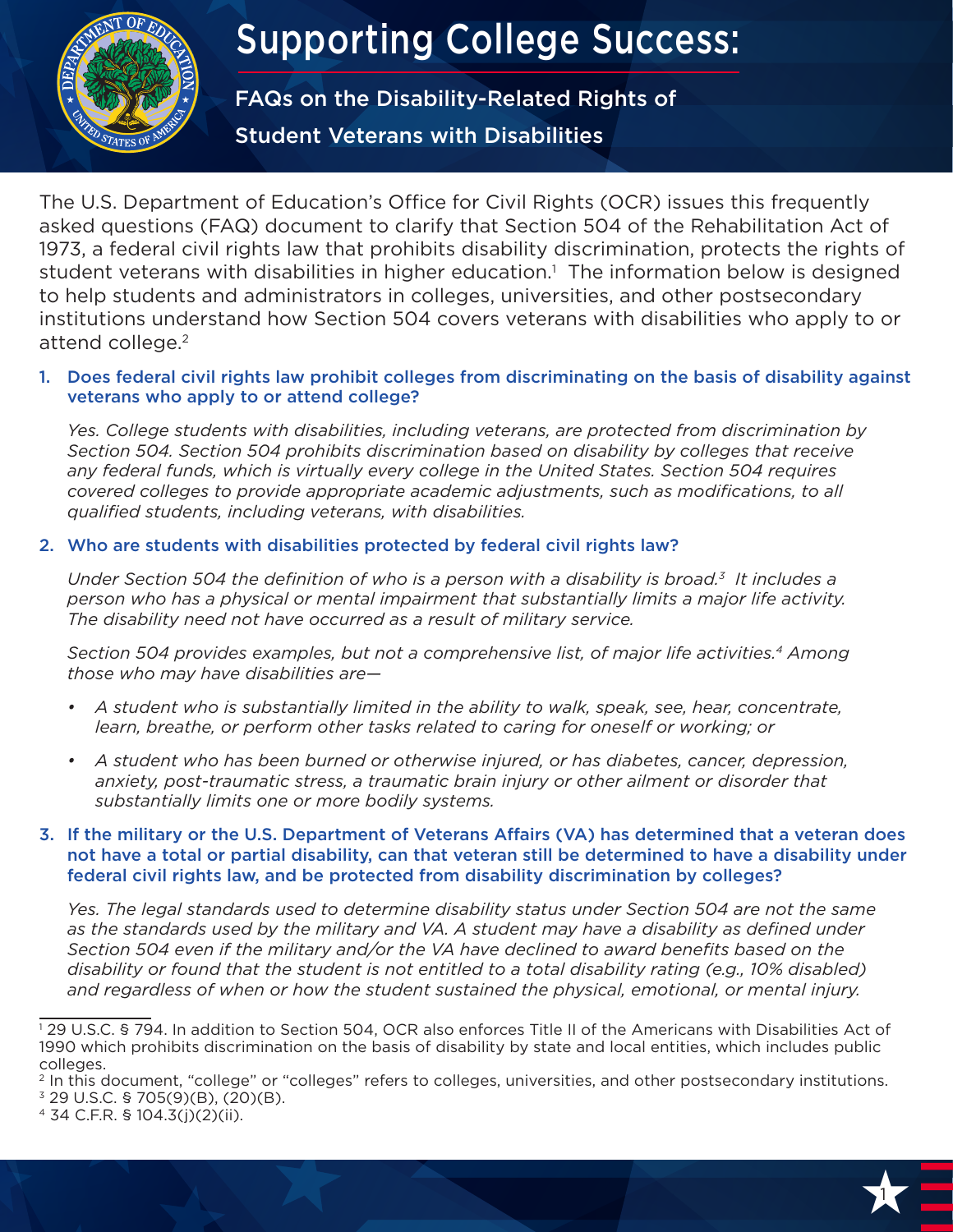### 4. May a college deny admission based on the applicant's disability?

*No. If an applicant meets the essential requirements for admission, a college would violate Section 504 in denying admission simply because the applicant has a disability.5 Additionally, in general, colleges may not make pre-admission inquiries about whether an applicant has a disability. 6*

### 5. What academic adjustments, often called modifications or accommodations, might colleges be required to make for student veterans with disabilities under federal civil rights law?

*Section 504 requires colleges to provide academic adjustments (i.e., reasonable modifications or auxiliary aids and services) that are necessary to ensure student veterans with disabilities are afforded an equal opportunity to achieve academic success.7 Examples of possible academic adjustments include, but are not limited to, reduced course loads, extra time on examinations and assignments, accessible electronic and information technology, note takers, sign language interpreters, modified desks for wheelchairs, separate and distraction-free spaces for tests and exams, and modified "no pets" policies to allow for service animals on campus.* 

requirements or an undue financial and administrative burden.<sup>9</sup> For example, a college is not<br>required to substantially modify the essential requirements of a course, such as by changing *The academic adjustments a student is entitled to receive are based on the student's circumstances and, so long as they are effective, they might not be the exact academic adjustments the student requests.8 Furthermore, Section 504 does not require colleges to make academic adjustments that would result in a fundamental alteration to academic required to substantially modify the essential requirements of a course, such as by changing academic requirements that are essential to the instruction or that are directly related to a licensing requirement.* 

## 6. If a student veteran has or believes they have a disability and wants an academic adjustment, what should the student do?

*The student should contact the office on campus that serves students with disabilities and seek information on how to make a request for an academic adjustment.10 The name of that office is often the Office of Disability Services or something similar. Staff in the Office of Disability Services should work directly with students to help ensure they receive the academic adjustments they need.*

6 34 C.F.R. § 104.42(b)(4).

U.S. 397 (1979) and *Alexander v. Choate, 4*69 U.S. 287 (1985)).<br><sup>10</sup> A link to the office's webpage can be found on the Department's College Navigator website, [https://nces.](https://nces.ed.gov/collegenavigator) [ed.gov/collegenavigator](https://nces.ed.gov/collegenavigator) in the General Information section for each college.



<sup>5 34</sup> C.F.R. § 104.42.

<sup>7 34</sup> C.F.R. § 104.44.

<sup>8</sup> *Dean v. Univ. at Buffalo Sch. of Med. & Biomedical Scis.*, 804 F.3d 178, 189 (2d Cir. 2015) ("The accommodation [under Section 504] need not be 'perfect' or the one 'most strongly preferred' by the student-plaintiff, but it still must be 'effective.'") (quoting *Noll v. Int'l Bus. Machs. Corp.*, 787 F.3d 89, 95 (2d Cir. 2015)).

<sup>9 34</sup> C.F.R. § 104.44(a); *United States v. Bd. of Trustees for Univ. of Alabama,* 908 F.2d 740, 751 (11th Cir. 1990)("Under the Supreme Court's interpretation of section 504, recipients of Federal financial assistance are required to make 'reasonable' accommodations, but only to the extent that such accommodations would not cause 'undue financial or administrative burdens.'") (citing *Southeastern Cmty. Coll v. Davis*, 442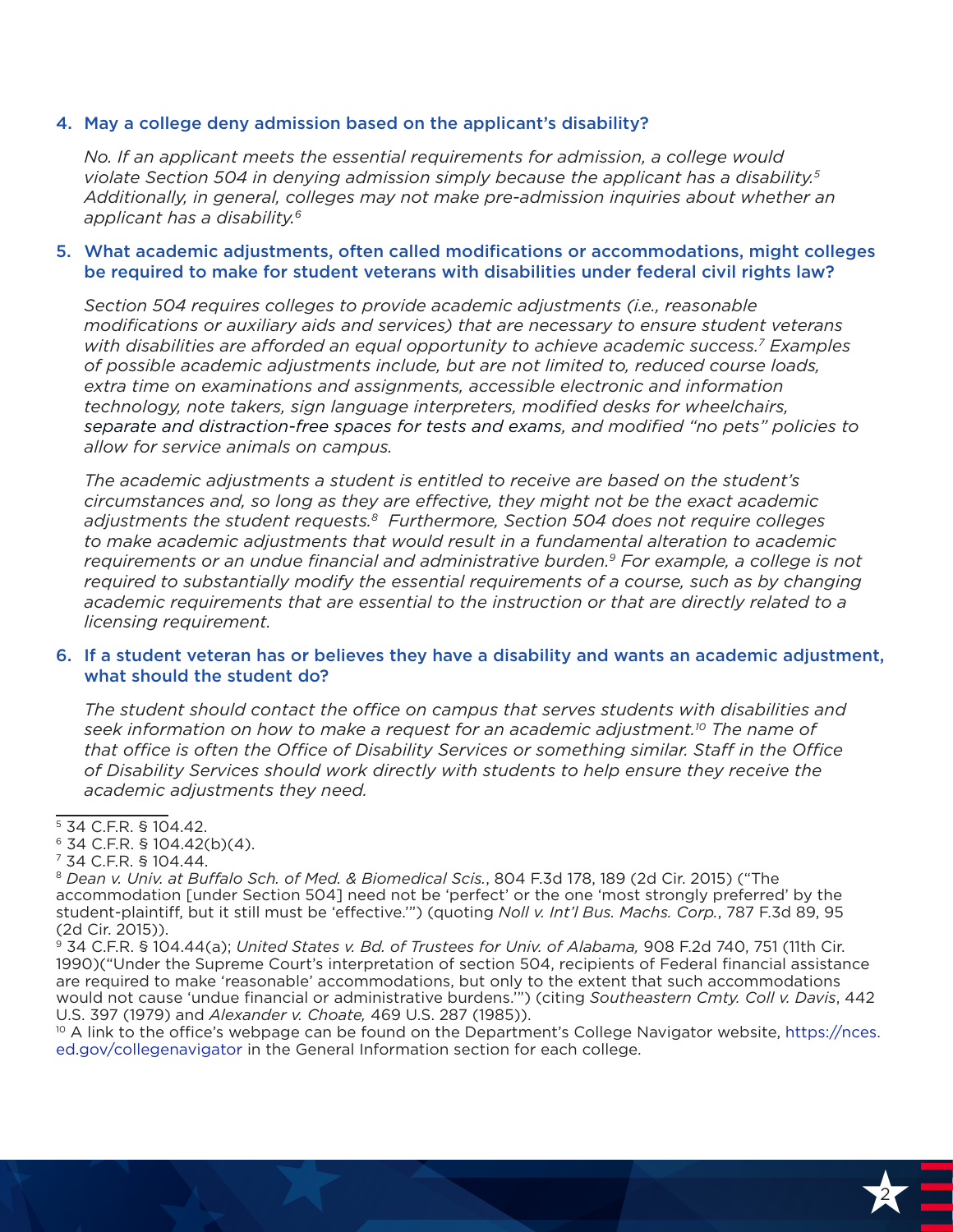## 7. Does a student veteran with a disability have to pay for any academic adjustments required by federal civil rights law?

*No. Student veterans with disabilities are not required to pay for necessary academic adjustments related to their disabilities.11 Colleges must pay or find other sources to pay for them.12 However, Section 504 does not require colleges to provide personal assistants or other devices or services of a personal nature. If a student needs to secure the services of a personal assistant (e.g., to help with personal care), the college is not required to pay for those services.13 A student with a disability in need of services that a college is not required to provide, may be able to receive assistance from their state vocational rehabilitation agency.14*

### 8. What documentation may colleges ask for before providing academic adjustments to student veterans with disabilities?

*College disability services staff may ask a student veteran for reasonable documentation that will help staff confirm the student's disability and determine, in consultation with the student, the academic adjustments that are most appropriate.15 Examples of acceptable documentation may include results of medical or psychological tests and certain other medical records (including records reflecting a diagnosis), prescriptions, records from the VA or U.S. Department of Defense, and evidence of having received modifications or auxiliary aids or services in the past.* 

whether the student has a disability and to pay for them if they are not free or covered<br>by insurance <sup>16</sup> Conversations between the student and sellege staff about the student's *It is the student veteran's responsibility to obtain necessary evaluations to help determine by insurance.16 Conversations between the student and college staff about the student's impairment and needs should help clarify what is required and ensure that the student does not undergo unnecessary tests or waste time or money securing unnecessary documentation.*

#### 9. Must a student veteran disclose a disability to the college?

*No. Student veterans with disabilities are not required to disclose a disability unless they want an academic adjustment.17* 

*A student with a disability who wants an academic adjustment should notify the appropriate office on campus as soon as possible. If, for example, the student waits until they do poorly on a test or other task to report the disability, the college is generally not required to give the student another opportunity to complete the exam or task; however, the student will still*  have a right to appropriate academic adjustments going forward.<sup>18</sup> In addition, if a student *veteran with a disability notifies the college of their disability but does not request or* 

*Dear Colleague Letter – Transition of Students with Disabilities*, [https://www2.ed.gov/about/offices/list/ocr/](https://www2.ed.gov/about/offices/list/ocr/letters/colleague-20070316.pdf) [letters/colleague-20070316.pdf](https://www2.ed.gov/about/offices/list/ocr/letters/colleague-20070316.pdf), and *Students with Disabilities Preparing for Postsecondary Education: Know Your Rights and Responsibilities,* <https://www.ed.gov/ocr/transition.html>. <sup>16</sup> *Id.*

18 34 C.F.R. § 104.44.

H 3

<sup>11 34</sup> C.F.R. § 104.44(d).

<sup>12 34</sup> C.F.R. pt. 104, App. A, #31; *United States v. Bd. of Trustees for Univ. of Alabama*, 908 F.2d 740, 746 (11th Cir. 1990).

 $13$  34 C.F.R. § 104.44(d)(2).

<sup>&</sup>lt;sup>14</sup> For more information about state vocational rehabilitation agencies, see the Department of Education's Rehabilitation Services Administration page at [https://rsa.ed.gov/.](https://rsa.ed.gov/) To find your state vocational rehabilitation agency, see <https://rsa.ed.gov/about/states>.<br><sup>15</sup> See 34 C.F.R. § 104.42(b)(4). For further discussion of the legal requirements, see OCR's March 16, 2007,

<sup>17</sup> *Id*.